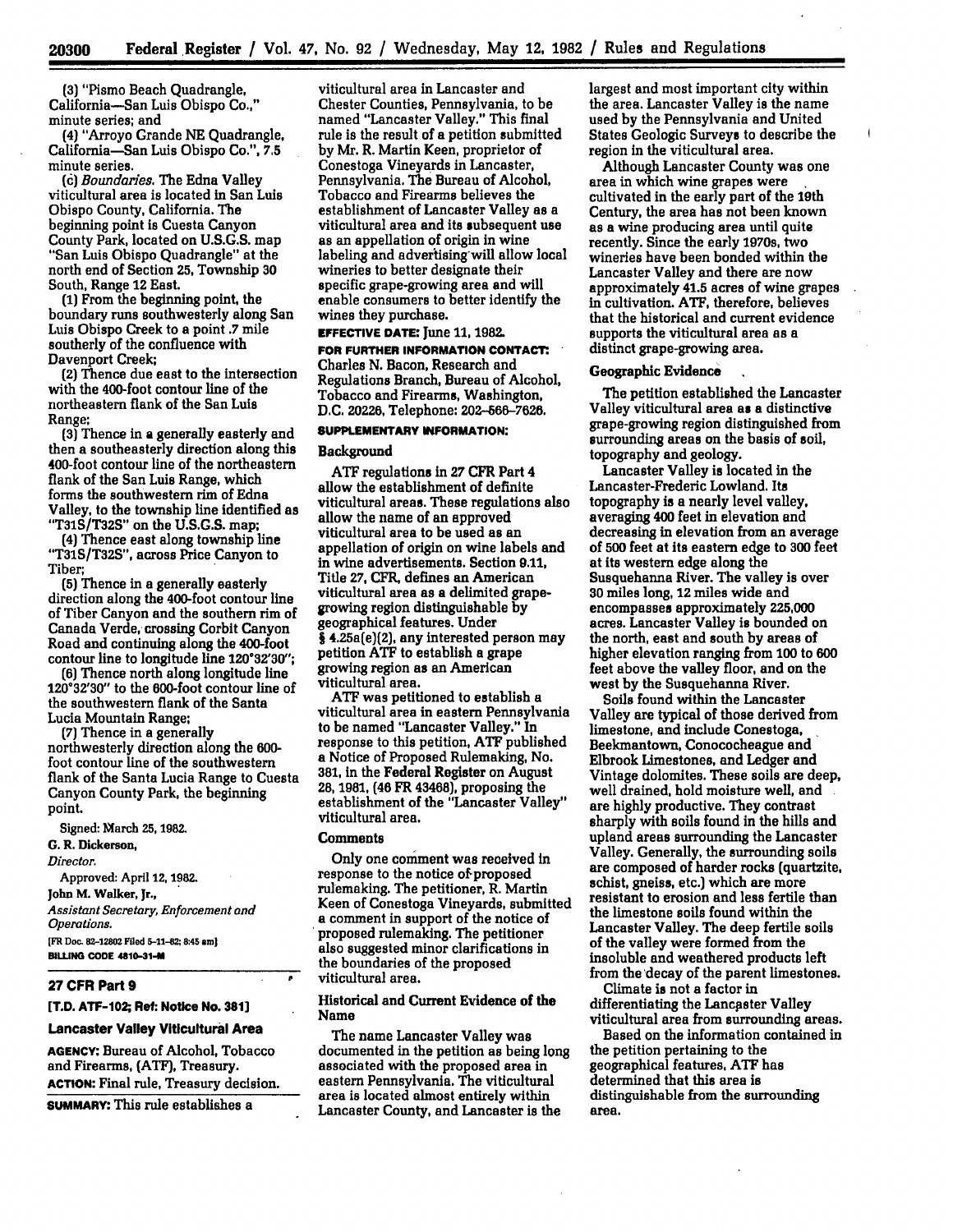## **Boundaries**

The boundaries, as proposed, consist of a combination of natural and manmade features. As proposed, the Lancaster Valley would consist of that area delineated on the east **by** the **500** foot contour line and the Welsh Mountains. The southern boundary includes the **500** foot contour line extending along Mine Ridge to the **76' 07' 30"** line of longitude. From there the boundary passes in approximately a straight line south of Strasburg and Willow Street to the confluence of Stehman Run and the Conestoga River. The boundary continues along Indian Run and Wisslers Run to the **300** foot contour line. The western boundary consists of the **300** foot contour line above the Susquehanna River, Pennsylvania Highway 441 between Marietta and Bainbridge, but excludes the Manor Hills, Chestnut Hills, Chestnut Ridge, and the Chickies Ridge. The northern boundary is an irregular line extending from Bainbridge to Rheems, which then passes north of Mount **joy** and south of Manheim, Lititz, Akron, Ephrata and Terre Hill to the intersection with Berks County at Pennsylvania Highway **23.**

The petitioner supported the proposed boundaries but suggested minor clarifications in two of them. The petitioner suggested that proposed **§ §** 9.41(c) **(25)** and **(26)** be combined in one paragraph to read "then due south in a straight line for approximately **0.8** mile to Pennsylvania Highway **23."** This language appears as **§** 9.41(c)(25). The second suggestion was to combine proposed § § 9.41(c) **(31), (32),** and **(33)** into two paragraphs to read "then east in a straight line for approximately **3.8** miles to the Erismans Church," and "then east in a straight line for approximately **3.3** miles to the point where the 400 foot contour line crosses Pennsylvania Highway **72** south of Valley View." Combining these paragraphs also allows deletion of the reference in proposed **§** § 9.41(c) **(31)** and **(32)** to the intersection of Pennsylvania Highways **283** and 141. Highway 141 does not extend east of Mt. Joy to intersect with Highway **283.** Therefore, the petitioner's recommended changes are adopted since the two new paragraphs, **§ §** 9.41(c) **(30)** and **(31)** are clearer and more accurate. Neither of these changes materially affects the boundaries of the viticultural area.

### **Miscellaneous**

**ATF** is approving this area as being viticulturally distinct from surrounding areas. **By** approving the area, wine producers are allowed to claim a distinction on labels and advertisements as to the origin of the grapes. Any commercial advantage gained can only be substantiated **by** consumer acceptance of Lancaster Valley wines.

### Regulatory Flexibility **Act**

The notice of proposed rulemaking which resulted in this final rule contained a certification under the provisions of section **3** of the Regulatory Flexibility Act **(5 U.S.C. 605(b)],** that if promulgated as a final rule, it would not have a significant impact on a substantial number of small entities. Therefore, the requirement contained in the Regulatory Flexibility Act **(5 U.S.C. 603,** 604) for a final regulatory flexibility analysis does not apply to this final rule.

# Compliance With Executive Order **12291**

It has been determined that this final regulation is not a "major **rule"** within the meaning of Executive Order **12291** of February **17, 1981,** because it will not have an annual effect on the economy of **\$100** million or more; it will not result in a major increase in costs or prices for consumers, individual industries, Federal, State, or local government agencies, or geographic regions; and it will not have significant adverse effects on competition, employment, investment, productivity, innovation, or on the ability of United States-based enterprises to compete with foreignbased enterprises in domestic or export markets.

## **Drafting Information**

The principal author of this final rule is Charles **N.** Bacon, Research and Regulations Branch, Bureau of Alcohol, Tobacco and Firearms.

## List of Subjects in **27** CFR Part **9**

Administrative practice and procedure, Consumer protection, Wine, Viticultural areas.

#### **Authority and Issuance**

Accordingly, under the authority contained in **27 U.S.C. 205,** the Director is amending **27** CFR Part **9** as follows:

# **PART 9-AMERICAN VITICULTURAL AREAS**

Paragraph **1.** The table of sections in **27** CFR Part **9** is amended to add **§** 9.41. As amended, the table of sections reads as follows:

**Subpart C-Approved American Viticultural**

- **areas Sec.**  $\bullet$
- 9.41 Lancaster Valley.

**.** Paragraph 2. Subpart **C** is amended **by** adding § 9.41. As added, § 9.41 reads as **follows:**

# **§ 9.41** Lancaster **Valley.**

(a) *Name.* The name of the viticultural area described in this section is "Lancaster Valley."

**(b)** *Approved maps.* The appropriate maps for determining the boundaries of the Lancaster Valley viticultural area are two **U.S.G.S.** maps. They are entitled:

**(1)** "Lancaster County, Pennsylvania", scaled **1:50,000,** edition of **1977;** and

(2) "Honey Brook Quadrangle", **7.5** minute series, edition of **1955,** photorevised **1969** and 1974.

(c) *Boundaries.* The Lancaster Valley viticultural area is located in Lancaster County and Chester County, Pennsylvania. The beginning point is where Pennsylvania Highway **23** crosses the Lancaster and Berks County boundary.

**(1)** Then in a southeasterly direction following the Lancaster County boundary for approximately **0.9** mile to the **500** foot contour line immediately south of the Conestoga River.

(2) Then following the **500** foot contour in a southwesterly direction to the Caernarvon-East Earl Township boundary.

(3) Then south approximately **0.1** mile following the Caernarvon-East Earl Township boundary to **U.S.** Highway **322.**

(4) Then west following **U.S.** Highway 322 for approximately **1.7** miles to the electric transmission line between Fetterville and Cedar Grove School.

**(5)** Then southwest in a straight line for approximately **5.2** miles to the intersection of Earl, Upper Leacock, and Leacock Townships at the Mill Creek.

**(6)** Then southeast following the boundary between Earl Township and Leacock Township to the point where Earl, East Earl, Salisbury, and Leacock Townships intersect.

(7) Then east in a straight line for approximately 4.8 miles to the point where the **500** foot contour line intersects Pequea Creek northwest of Mt. Pleasant School.

**(8)** Then following the **500** foot contour line past Cole Hill through the town of Gap and along Mine Ridge to the **76' 07' 30"** west longitude line in Paradise Township.

**(9)** Then southwest in a straight line for approximately **7.7** miles to the Boehm Church south of Willow Street